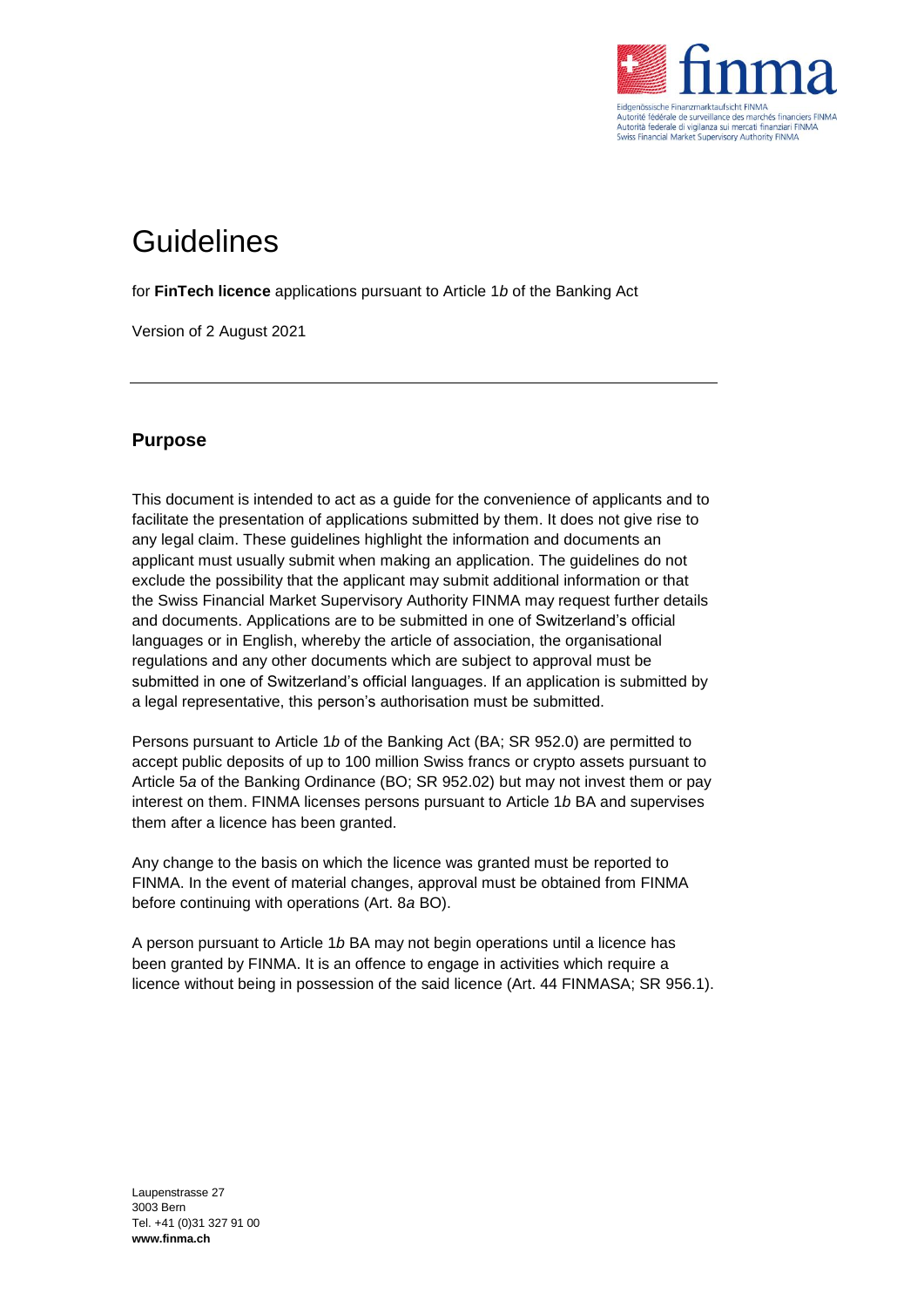

# **I. Licence application**

## I.1 General information

- Reasons for applying for a licence as a person pursuant to Article 1*b* BA and intention in doing so
- Description of the proposed activity and organisation, including the proposed business activity, geographical scope and target clientele
- Certified extract from the commercial register
- Information about the business premises, infrastructure and personnel
- Information about the applicant's group companies, participations and/or other presences (branch or representative offices)

## I.2 Participations in the applicant

- Share capital (structure, allocation, nominal value, subscription etc.)
- List of all participants with a direct or indirect holding of 5% or more (to the level of beneficial owner with voting rights and capital interest)
- Graphic showing all directly or indirectly qualified participants to the level of beneficial owner (including information regarding the size of the participation), broken down by shares of voting rights and capital
- Information on any agreements and other ways in which the applicant may be controlled or materially influenced. Documents (e.g. shareholders' agreements) must be submitted

#### **I.2.1 Information required for individuals who are directly or indirectly qualified participants**

- Personal details and information about qualified participations in companies operating in the financial sector (declaration of qualified participations form, signed and dated, original)
- Copy of a current identification document (copy of a passport or official ID document signed and dated by the holder)
- Declaration regarding pending and concluded legal proceedings (form, signed and dated)
- A CV signed by the person in question (including training and further education; list and description of past and current positions and directorships, with dates)
- References
- Swiss criminal records extract (original copy, no more than six months old)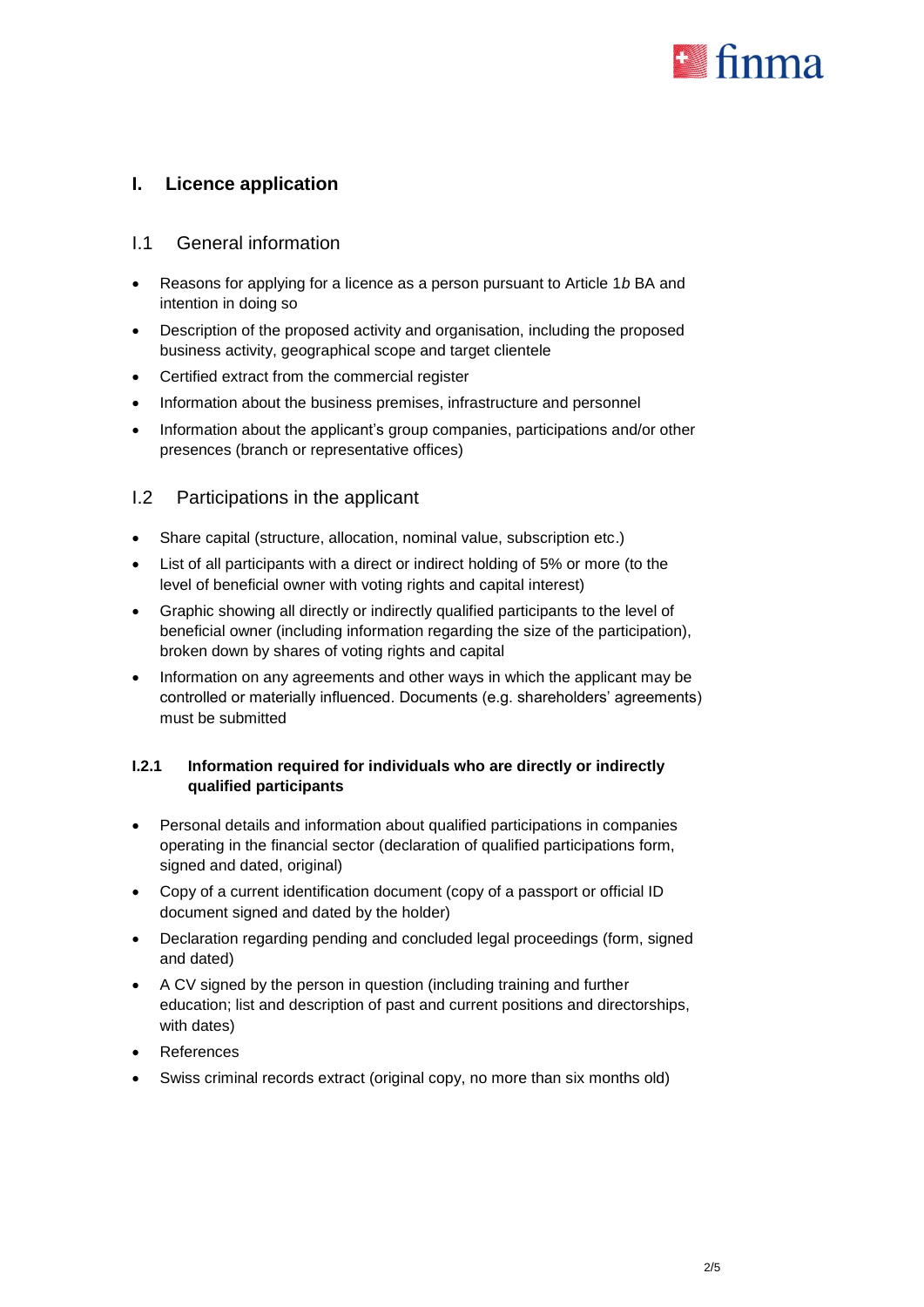

- In the case of foreign nationals who have lived in Switzerland for less than five years, a criminal records extract from the previous country of residence or home country (original copy, no more than six months old)
- Debt enforcement register extract (original copy, no more than six months old)
- Declaration as to whether they hold the participation in question for their own account or on a fiduciary basis for a third party, and whether they have granted options or similar rights with respect to this participation (declaration of directly/indirectly qualified participations form, signed and dated, original)

#### **I.2.2 Information required for legal entities which are directly or indirectly qualified participants**

- Personal details and information about qualified participations in companies operating in the financial sector (declaration of qualified participations form, signed and dated, original)
- Articles of association
- Extract from the commercial register or an attestation to this effect
- Description of business activities, the financial situation and, if applicable, the group structure
- Declaration regarding pending and concluded legal proceedings (form, signed and dated)
- Declaration as to whether they hold the participation in question for their own account or on a fiduciary basis for a third party, and whether they have granted options or similar rights with respect to this participation (declaration of directly/indirectly qualified participations form, signed and dated, original)

## I.3 Information about persons entrusted with the administration and management of the business

Information about the governing bodies:

- Composition of the governing body entrusted with the administration of the business, including details of the chairman, vice-chairman and members of any committees
- Information about the composition, organisation and powers of the executive board

The following documents must be submitted as proof that members of the executive board and the governing body entrusted with the administration of the business meet the requirements:

 Personal information (surname, first name, date of birth, nationality, place of birth, place of residence and function)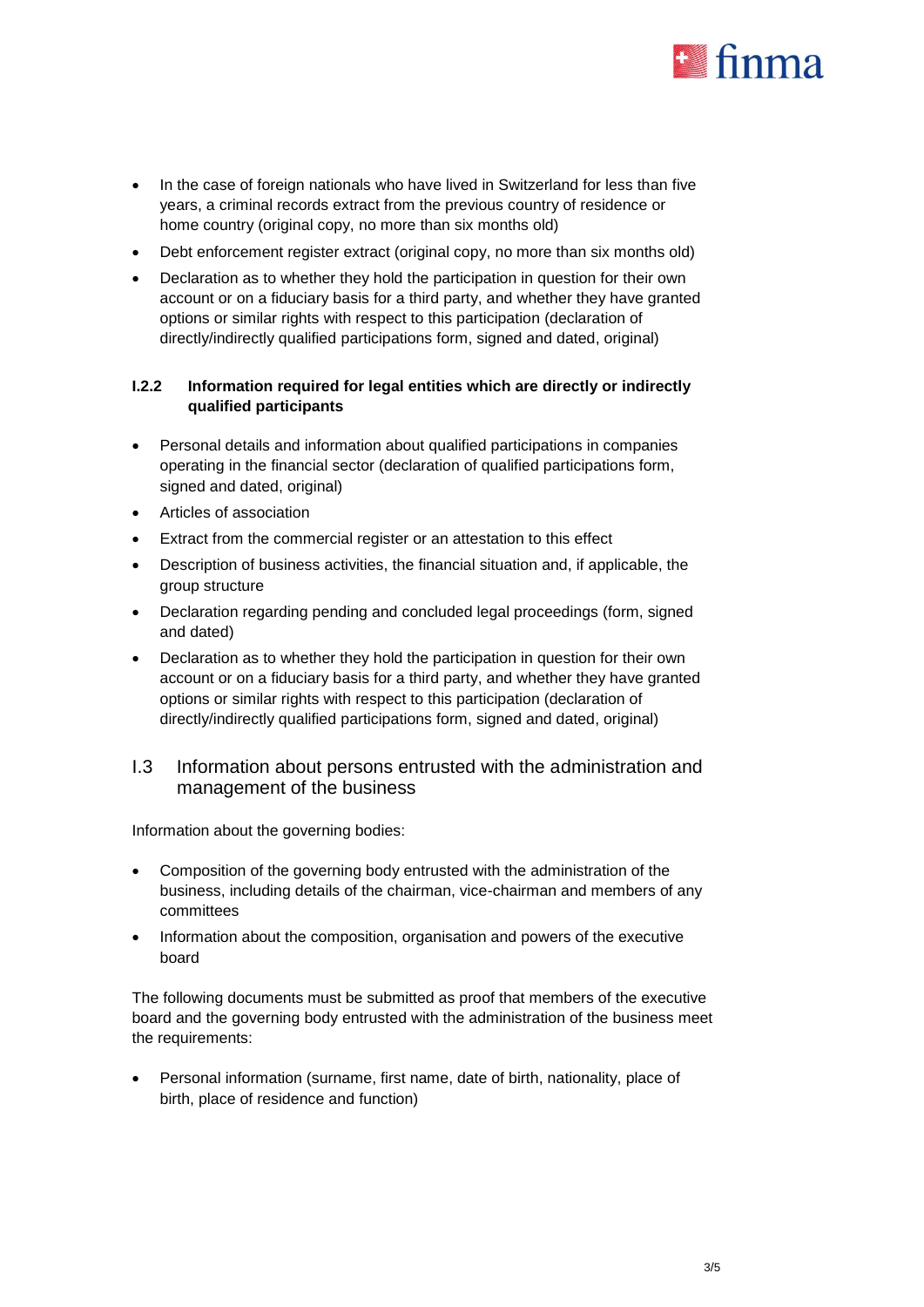

- Copy of a current identification document (copy of a passport or official ID document signed and dated by the holder)
- In the case of foreign nationals, copy of the residence permit (signed and dated)
- A CV signed by the person in question (including training and further education; list and description of past and current positions and directorships, with dates)
- Copies of job references, diplomas and other references
- Swiss criminal records extract (original copy, no more than six months old)
- In the case of foreign nationals who have lived in Switzerland for less than five years, a criminal records extract from the previous country of residence or home country (original copy, no more than six months old)
- Debt enforcement register extract (original copy, no more than six months old)
- Contract with the applicant (signed and dated)
- Declaration regarding pending and concluded legal proceedings (form, signed and dated)
- Declaration regarding qualified participations in companies operating in the financial sector (declaration of qualified participations form, signed and dated, original)
- Declaration regarding other directorships (form, signed and dated)

## I.4 Business activity and internal organisation

- Detailed description of business activities and processes
- Business plan including budget (balance sheet, income statement) for the next three financial years with optimistic, realistic and pessimistic scenarios
- Articles of association, organisational regulations, which are tailored to the business activity of a person pursuant to Article 1*b* BA
- Organisational chart showing executive personnel and the FTEs per organisational unit
- Organisation and regulations/policies relating to the risk organisation, compliance and the internal control system (including AMLA policies)
- Outsourcing of activities
- Description of how public deposits are held (separate from the company's own funds?)
- If planned: detailed technical description of how the crypto assets will be stored
- Details of information for customers pursuant to Article 7*a* BO
- Description of any conflicts of interest and related measures pursuant to Article 14*g* BO